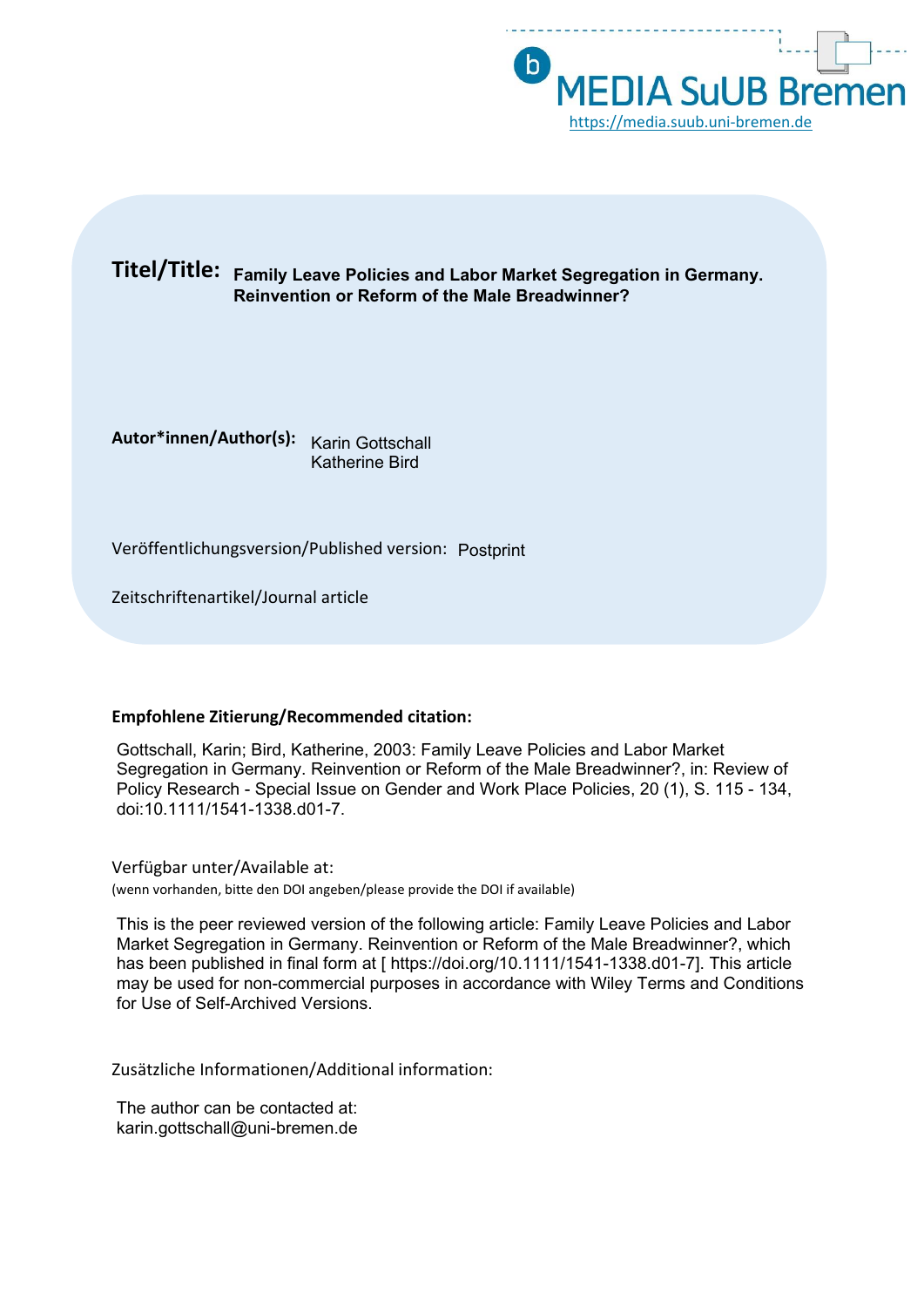Family Leave Policies and Labor Market Segregation in Germany: Reinvention or Reform of the Male Breadwinner Model?<sup>1</sup>

**KARIN GOTTSCHALL AND KATHERINE BIRD** University of Bremen

### **Abstract**

The historically dominant male breadwinner and female carer model in West Germany has resulted in comparably low female employment rates and a gender-structured labor market. Since the 1970s, the decline of traditional patterns and sectors of male employment has been accompanied by the expansion of the female-dominated service sector. Supplemented by women's higher educational attainment, a pluralism of household forms, and German unification, the result has been constant growth in female employment. With more working mothers, the question of combining work and family has provoked policy responses that, in West Germany, have mainly centered on family leave policies. In addressing the question of whether these policies have resulted in a more equitable sharing of paid and family work, this article presents longitudinal empirical data on the working patterns of women entitled to different forms of family leave. These show how changing regulations have led to the institutionalization of a "baby break" for younger women and to the promotion of labor market exclusion.

#### **INTRODUCTION**

**.** 

The male breadwinner and female carer model has deep and tenacious roots in Germany, resulting in comparably low female employment rates and a gender-structured labor market. Although the standard employment relationship of life-long, full-time employment underpinned by strong corporative regulation represented a typical employment pattern of male industrial workers, it did not apply to most women with discontinuous labor market participation and work in the service sector. This picture can be completed by characterizing the postwar West German welfare regime as employment centered, defining access and level of the main social security provisions (health care, unemployment insurance, and pensions) for husband, wife, and children by the continuous full-time participation of one (usually the male) household member in the labor market.

In the 1950s and 1960s, labor market participation and employment patterns of men and women fit this institutional structure. Since the 1970s, with an expansion of the service sector and a decline of the industrial sector, female employment rates have been growing, especially among  $(\Leftarrow p. 115)$  working mothers. This trend has continued throughout the eighties and nineties, fueled by higher educational levels of women, a pluralization of household forms, and German unification. With the decline of male breadwinner employment patterns and a continuously high unemployment rate, female supplemental earnings gained more importance for the income of family households and put the question of combining work and family on the agenda.

Policy responses in West Germany to this process of socioeconomic modernization and individualization have centered mainly on family leave policies and were combined with a

<sup>&</sup>lt;sup>1</sup> We would like to thank Heidi Gottfried for her helpful and thorough comments on an earlier draft.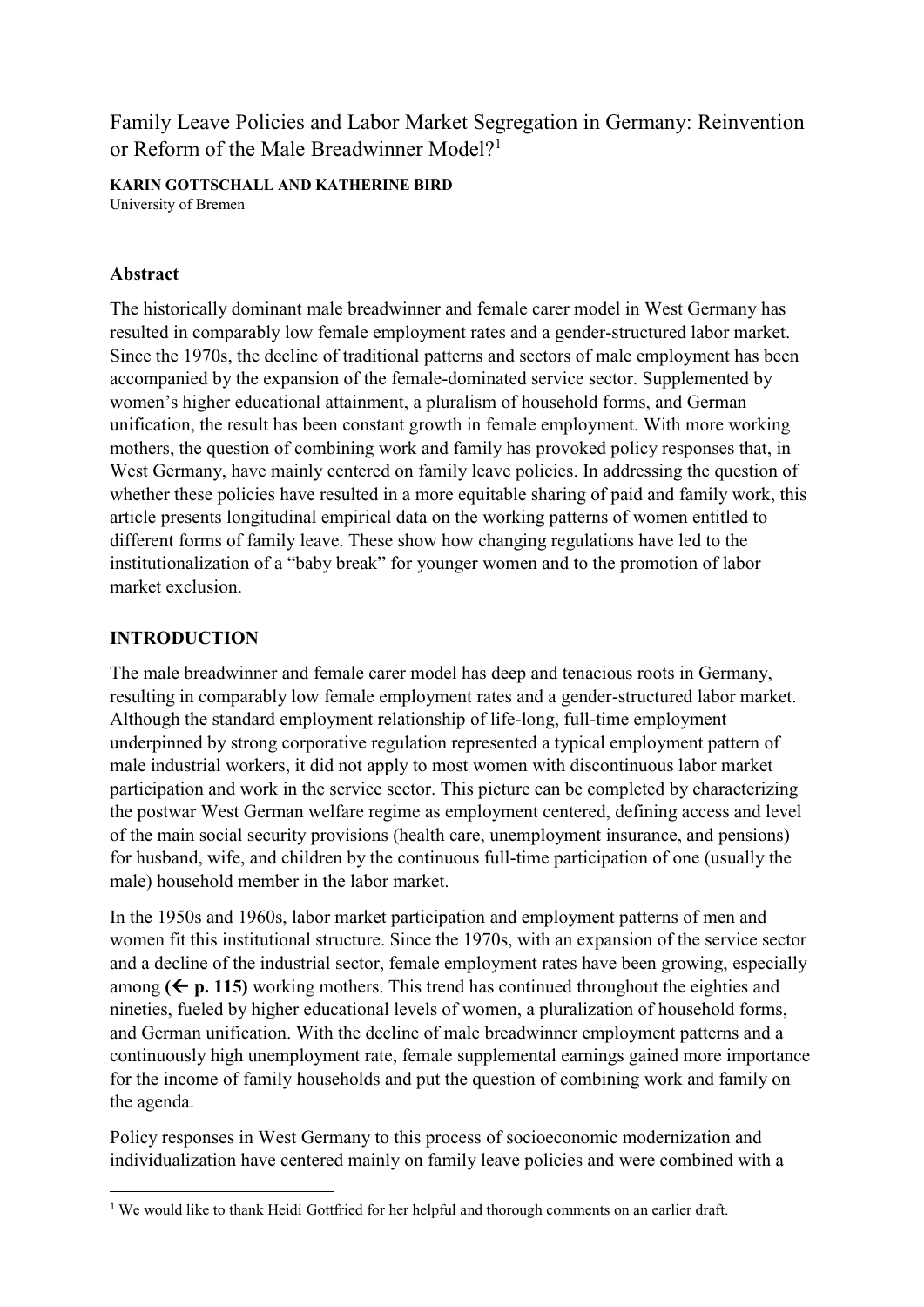symbolic and modest financial upgrading of family childcare for nonworking women. Given the fact that a continuous and rising labor market participation of women is a more or less secular modernization trend, as well as a general political and economic quest of welfare capitalism, the question is whether the policies in Germany that were intended to meet the perceived needs of working mothers / parents have resulted in a more equitable sharing of paid and family work. We argue that the outcome and innovative effects of family leave policies since the eighties are questionable.

This article is structured in four sections. The first section links theories of labor market structures and the life course. We adopt a life-course approach, which seems especially helpful to identify discrepancies between the strong institutional shaping of labor market participation in the German welfare system on the one hand, and social change in individual action challenging this institutional framework on the other. The second section discusses how education and family policies regulate and influence maternal labor market participation. We then present longitudinal empirical data on labor market participation of different cohorts of women who are entitled to different forms of parental leave. This analysis allows for the identification of the distinctive effects of single policy measures on the life course and on work and life arrangements. We find that these regulations have led to the institutionalization of a "baby break" for younger women and to the promotion of labor market exclusion. Finally, the sociopolitical implications of these outcomes are discussed.

## **THE LABOR MARKET AND THE LIFE COURSE**

The structuring of the labor market by means of rules governing access, retention, remuneration, and promotion opportunities and the structuring of the life course by means of status passages are closely related to each other and vary considerably between different countries. In German welfare capitalism, the linkage is chiefly achieved by a corporative regulation of employment relations in the industrial core sectors and an associated employment-oriented social policy, including labor market policy (Gottschall and Dingeldey, 2000). This form of welfare regime has been referred to as a strong male breadwinner model (Lewis and Ostner, 1994;  $(\Leftarrow p. 116)$  Gottfried and O'Reilly, 2002). A correspondence exists between the "standard employment relationship," which has been firmly anchored in the German employment system for decades, and the "normal biography," which describes a standardization of the life course by institutionally defined status passages. Both the structuring of the labor market and the structuring of the life course are gendered. It is only recently that a sensitivity to gender as a master status has been evident in German labor market and life-course research (Krüger and Levy, 2000, 2001).

If we turn to the functioning of labor markets first, segmentation theory is particularly relevant. Although the theory of the dual labor market (Doeringer and Piore, 1971) distinguishes a primary labor market segment, with comparatively stable and well-paid jobs linked to corporate promotion tracks, and a secondary segment characterized by unstable jobs requiring few qualifications and with a low level of integration into the company, for the situation in West Germany, a tripartite labor market structure has been specified. The third segment is called the occupationally specialized (*berufsfachlich*) segment that is based on the wide-ranging system of vocational training and is maintained by close links between the training system and the labor market (Sengenberger, 1978, 1987).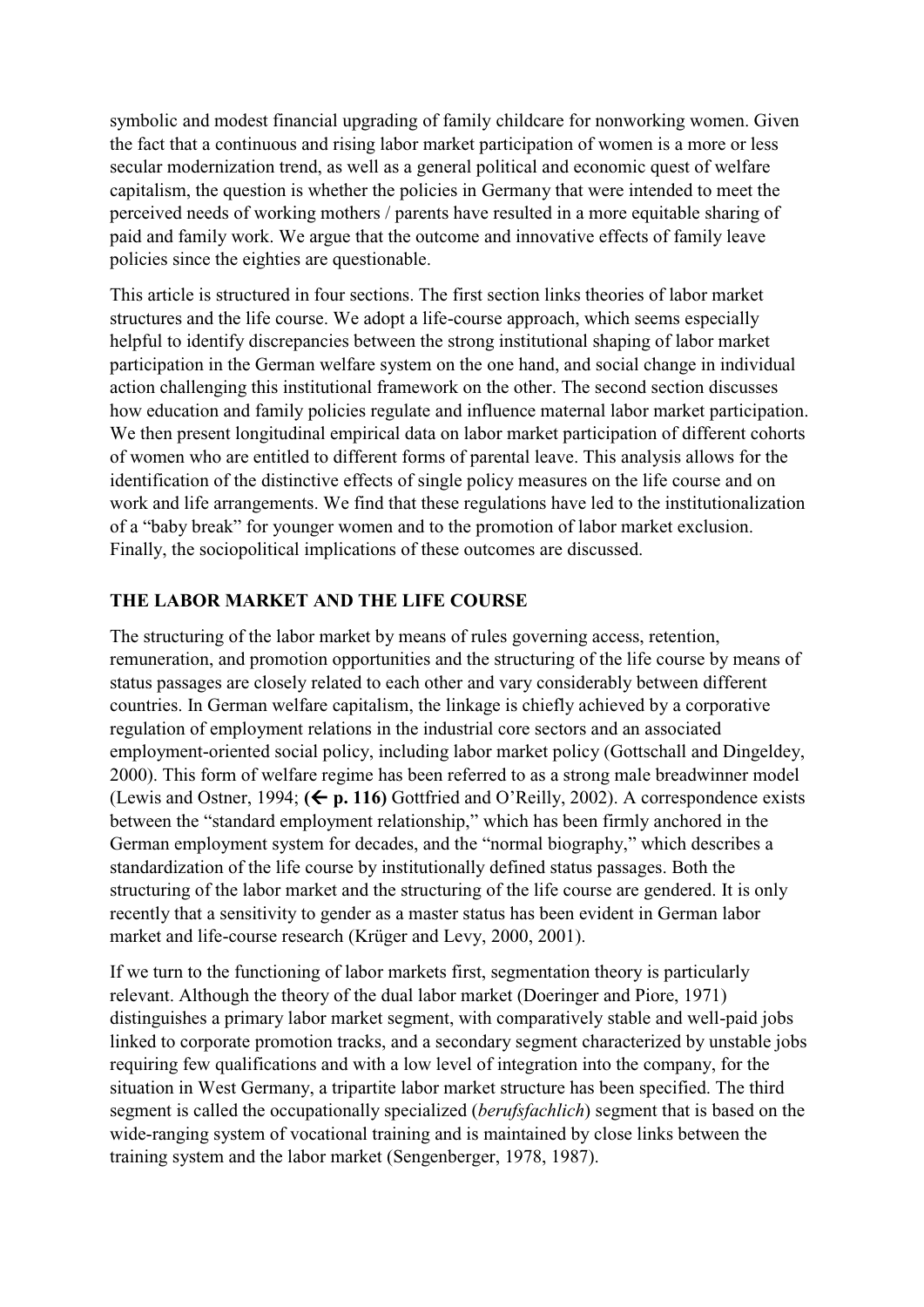Although this theoretical approach emphasizes the role of both corporate personnel strategies and the transcorporate state regulation of occupational training for the structuring of the labor market, it cannot adequately explain the gender segregation<sup>2</sup> of the German labor market. The main reason is that it ignores the existence of a two-class system within the general system for vocational training. Although the so-called "dual" (firm- and school-based vocational training deriving from the historically male-dominated apprenticeship system) is regulated by national law, guaranteeing unified training standards and inclusion in corporate codetermination, the school-based training system for the stereotypical female occupations within the service sector (for example, nurse, physiotherapist, and child-minder), historically deriving from the idea of "natural vocations" for women, is regulated by the individual states and is characterized by a high degree of heterogeneity in qualification standards and privatization of costs. This institutionalized arrangement distributes the majority of the male certificate holders into an occupationally organized labor market in the field of industry and commercial services with credential-based claims and career patterns and the majority of female credential holders into a less regulated feminized employment sector in the broad field of social support services with low income work and a sharp separation of semiprofessionals and professionals (Krüger, 1999). **( p. 117)**

Thus far, we see close linkages between the training and employment systems and the role of continuous full-time employment for achieving social security. These linkages have been related to the life course. The dominant conceptualization ascribes a central role to the labor market that, in modern societies, structures the life course in three phases on the basis of age: preparation for employment, employment itself, and withdrawal from employment (Kohli, 1985). A more gender-sensitive alternative approach not only focuses on participation in the labor market, but also assumes the simultaneous relevance of different institutions, with different regulations, expectations, and requirements (Levy, 1996). In this view, individuals can participate in several social fields simultaneously (for example, the labor market and the family). During their participation, they take on certain positions within these fields (for example, an ordinary employee or a woman on maternity leave). Both participation and position are evaluated by the individual actors themselves, those around them, and society at large, in terms of their correspondence to culturally acceptable or deviant configurations of participation and position. The normatively dominant participation and position profile forms the socially expected "normal biography." At least two major variants ascribe a male normal biography and a female normal biography, with further differentiation possible (for example, nonmothers and mothers).

In the preunification Federal Republic of Germany (as in Austria and Switzerland), the major distinction between the female normal biography and the male normal biography was the relationship between paid employment and the family. Whereas marriage or the birth of the first child was usually associated with increased income through promotion and / or overtime for men, this status passage in the female life course usually implied a break from employment or a reduction in hours (Krüger, 2001). This gendered structuring of life courses is not only institutionally supported by the previously mentioned sociopolitical regulation of employment relationships, but also by a specific arrangement of education and family policies in Germany. This is the topic of the next section.

**.** 

<sup>&</sup>lt;sup>2</sup> The term "segregation" will be used to refer to the gendered divisions of the labor market to avoid confusion with the term "segmentation" as used in labor market segmentation theory.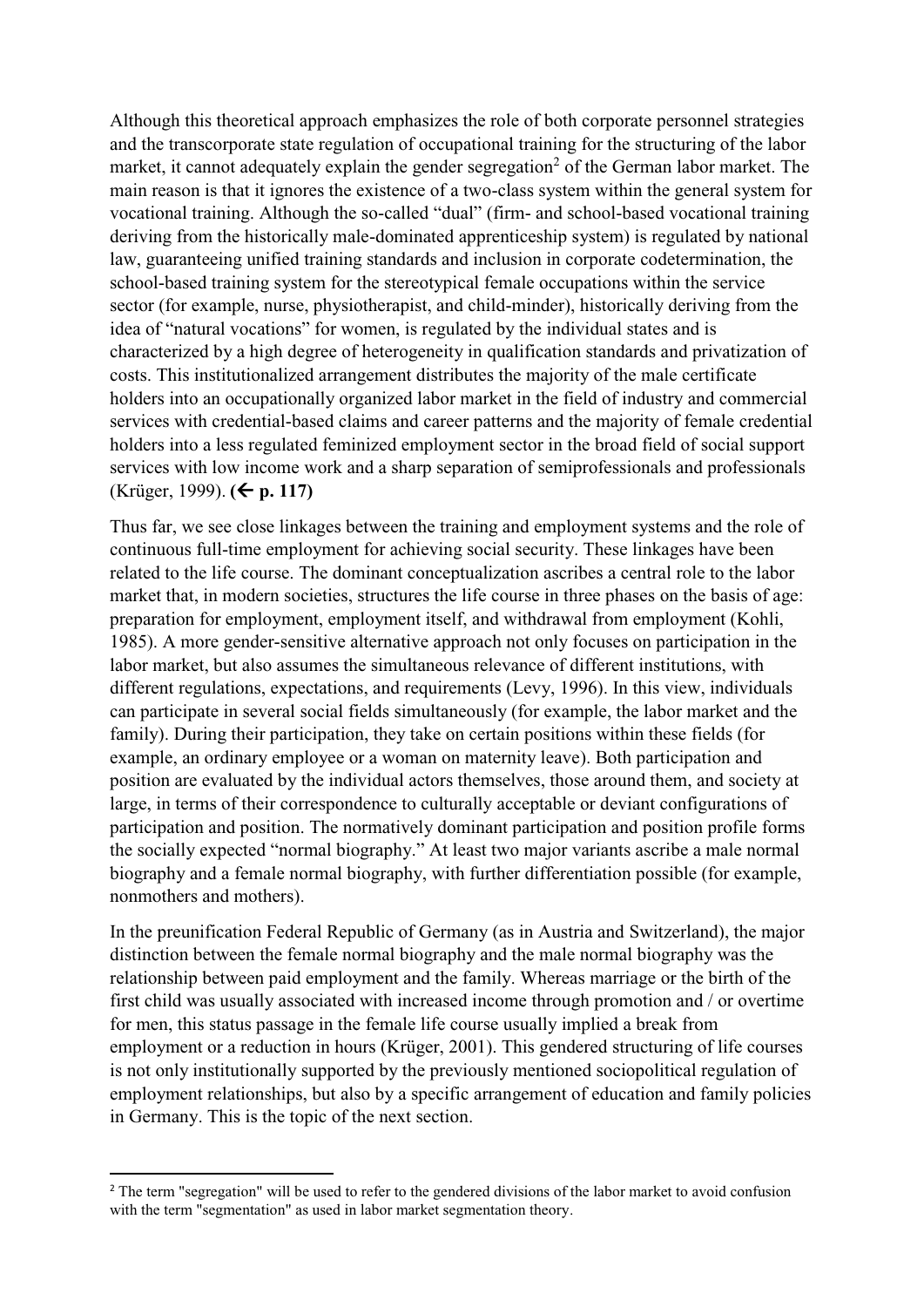### **PUBLIC EDUCATION AND CHILDCARE POLICIES: THE SEPARATION OF STATE AND FAMILY**

In contrast to other West European states, in particular France and the Scandinavian countries, West German welfare capitalism was known as transfer intensive rather than service intensive. This means that the state more readily gives direct financial assistance to those taking on the tasks of child or elder care in the family, rather then investing in an expansion of public social services. This is accompanied by a limitation of woman's/parent's availability to the labor market and therefore a reduc-  $(\Leftarrow p. 118)$  tion of the labor supply. The historical roots of this situation reach back to the Bismarck era, when the division of labor between the family and the state (or its welfare establishments) was legally and institutionally established. This legacy implies a strict separation of childcare and education. The care and upbringing of children is the "natural right" and "highest duty" of the family, whereas the state is responsible for education. "Education" is interpreted in a relatively narrow fashion, defined as imparting knowledge at school, which is also evident in the historical establishment of the system of half-day schooling without lunch. After World War II, the newly founded German Democratic Republic departed radically from this tradition. Taking as a role model the centrally steered Soviet welfare system, supervision for nursery-, pre-school-, and schoolaged children outside of school hours was provided on a universal basis. As a result, the female employment rate was extremely high, even in comparison with other socialist countries. In contrast, postwar West German politicians clung to the institutional separation of childcare and education, with the former remaining the firm responsibility of the family, or the wife and mother. Childcare facilities for pre-school children or for supervision outside of school hours remained poor even though the employment rate of mothers began to rise.

Only since reunification, and under pressure from the extremely different starting situations in the two parts of Germany, did notable reforms in the area of elementary and primary schooling take place. In the early 1990s, the Child and Youth Assistance Law (*Kinder- und Jugendhilfegesetz, KJHG*) was revised and amended so that at least on paper local authorities are required to provide an adequate level of public childcare facilities. Furthermore, in 1996, children between three and six years of age received the right to attend kindergarten for onehalf of a day, which has caused an expansion of facilities so that 80% of this age group can now be accommodated. However, in Western Germany, there are still very few facilities for children under three years of age, and the number of all-day facilities for pre-school and school children trails far behind the demand. In particular, the extension of school supervision to at least six hours a day and the provision of a meal are long awaited, but not yet realized, reforms (Gottschall, 2001).

Although the family's responsibility for childcare enjoys a long tradition in Germany, actual family policy can be described as "symbolic" (Kaufmann et al., 2002; Mazur, 1995). The esteem enjoyed by the family in the constitution and in public rhetoric is certainly not matched by adequate social safeguards. In the conservative welfare model, women's work in the family is considered an alternative to paid employment. However, it permits no access to the insurance system available to paid employees, nor does the financial compensation offered by the family allowance offset the costs associated with bringing up children. Even the principle of differential taxation for spouses does not benefit couples with  $(\leq p. 119)$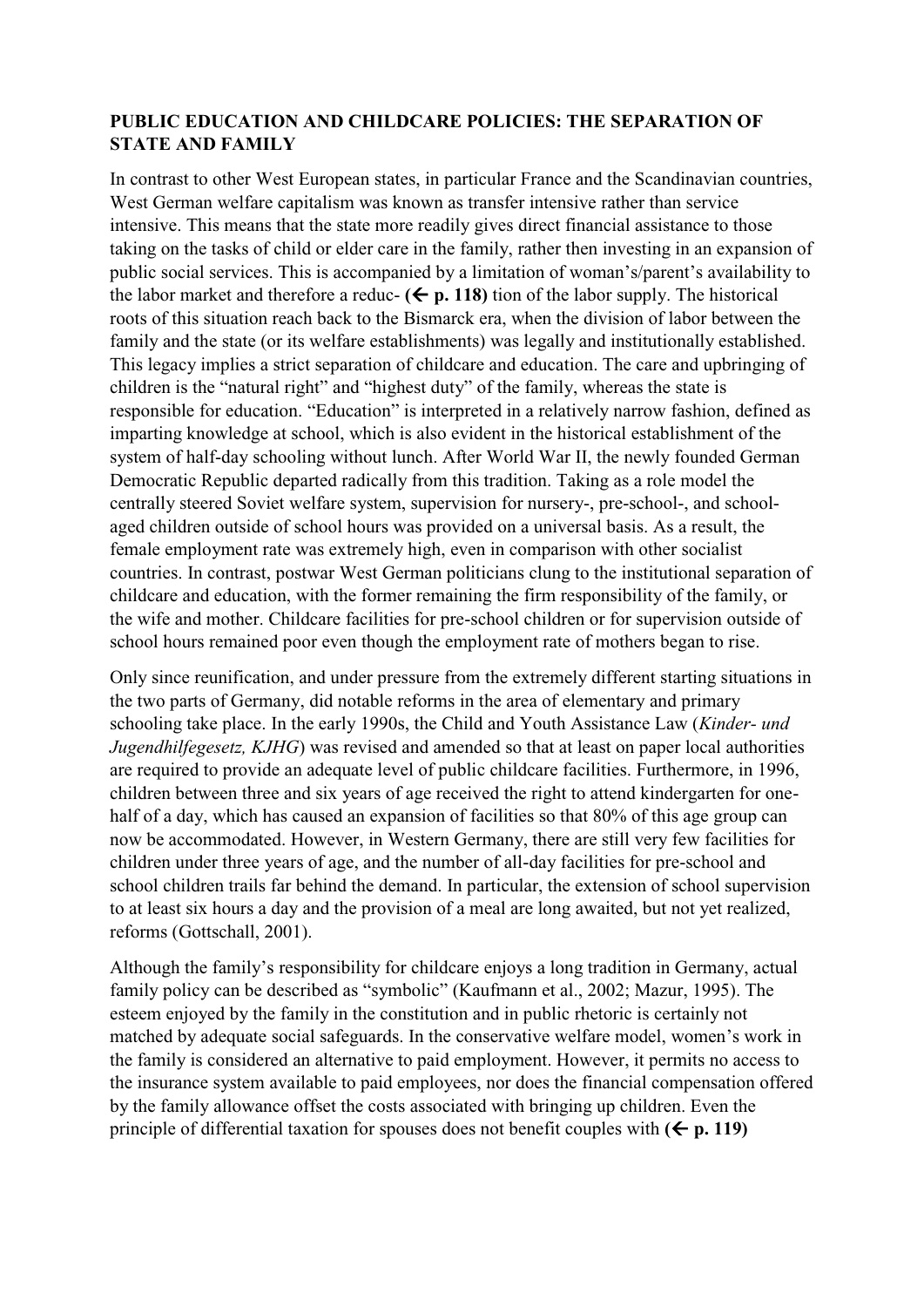children; instead, it promotes either nonemployment or part-time of one partner (Dingeldey,  $2001$ ).<sup>3</sup>

The institutional protection of the strong male breadwinner model with all its contradictions entered the crossfire of public criticism prior to German unification. The employment rate among mothers has been rising since the 1970s in West Germany. Women increasingly asserted their claims to egalitarian employment opportunities, to the reconciliation of work and the family, and to social insurance for wives and mothers. Against this background, a hesitant reform started in the 1980s under a conservative government. The primary objectives were the recognition of childcare in the family<sup>4</sup> and improving the compatibility of paid employment and family responsibilities. To achieve this second objective, the entitlement to leave after the birth of a child has been extended considerably. In the following section, the effects of changing parental leave regulations on female employment participation will be considered.

## **MATERNITY LEAVE REGULATIONS AND FEMALE EMPLOYMENT PARTICIPATION IN WEST GERMANY**

The forerunners of parental leave regulations in West Germany were the earlier maternity leave regulations, *Mutterschutz* and *Mutterschaftsurlaub*, <sup>5</sup> which were only available to women in employment at the time of the birth. During their time off work, they received an earnings-related benefit, intended as a compensation for lost earnings. Leading conservative politicians regarded these regulations as discriminatory against nonemployed women. As a result, the *Erziehungsurlaub* was introduced in 1986. This reform departed from previous legislation in the extension of leave to men and the entitlement to remuneration for a stay-athome parent who had not previously been employed (*Erziehungsgeld*). The relatively modest financial remuneration (which was not increased during the 14 years it was in force) was intended as a symbol of social recognition for the work of childcare and child rearing within the family (Bird, 2001a). For this reason, Erziehungsgeld is a universal benefit. Since 1986,  $(\epsilon)$  **p. 120**) the period for which Erziehungsgeld was paid and the duration of the Erziehungsurlaub were increased several times, but not always equally. As a consequence, since 1992, the third year of leave received no financial remuneration, unless the leave taker worked part time. Since the introduction of the Erziehungsurlaub in 1986 until its replacement in January 2001, the number of fathers taking leave never exceeded 2%, so we concentrate our analysis on female leave taking.<sup>6</sup> We will now take a closer look at the effects of these regulations on the employment participation of mothers during the past 40 years.

1

<sup>&</sup>lt;sup>3</sup> Instead of being taxed as individuals, married couples can choose for one partner (with a high income) to pay a low rate of income tax, and the other partner (with a low income) to pay a high rate, thus maximizing their joint net income.

<sup>4</sup> Since the beginning of the nineties, depending on the mother's age, up to three years of nonemployment per child are considered equivalent to employment in calculating pension entitlements.

<sup>&</sup>lt;sup>5</sup> In this chapter, the terms maternity or parental leave are used as general terms to collectively describe the four different regulations that have been in force in postwar Germany. The different provisions and eligibility criteria of each type of leave necessitate a clear distinction between each measure. Because their distinctive German names in part reflect changing attitudes toward mothers' paid employment and are difficult to translate accurately and elegantly, they have been retained. The literal translations of Mutterschutz and Mutterschaftsurlaub are "protection of mothers" and "motherhood leave," respectively. Erziehungsurlaub is

literally "child-raising leave," and the new Elternzeit is "parenting time."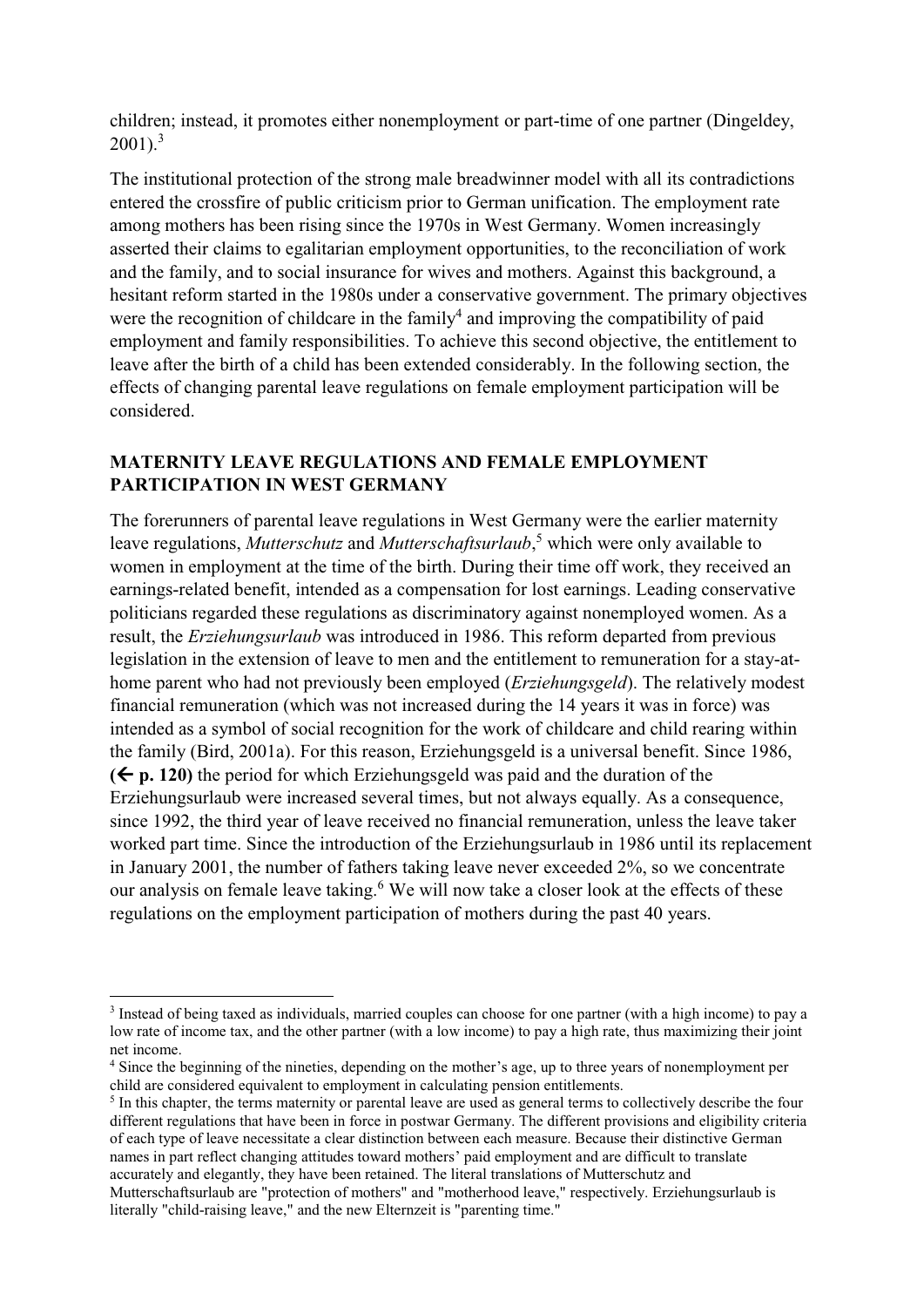## **OUTLINE OF THE EMPIRICAL STUDY**

The empirical investigation was conducted by the B1 Project ("Occupations in the female life course and social change") of the Special Research Centre 186.<sup>6</sup> Throughout its 14 years of research, a central focus of this project has been to study how the first occupation trained for structures women's life courses in Germany. The final phase involved the collection and analysis of the family and employment histories of a large sample of skilled female workers. These were women who formally had all attained qualifications at the same level by completing an apprenticeship as a skilled worker in one of 10 occupations most frequently chosen by women.<sup>7</sup> Three cohorts were questioned to ensure that significant social changes could be taken into consideration. So that the employment histories had a common starting point and would be affected by labor market or economic fluctuations at the same stage, the cohorts were defined by the date of completion of occupational training (1960, 1970, or 1980). A total of 2130 women returned usable questionnaires providing details of their employment and family histories on a half-yearly basis from the completion of their occupational training until the date of the survey at the end of 1997 (Bird, Born and Erzberger, 2000).

The analyses were conducted with a subsample of women selected in accordance with two criteria. First, they had to be mothers because the life courses of women without children are unlikely to be affected by leave regulations. Second, the women had to be in paid employment shortly before the birth of their child, otherwise they would not be eligible for leave. This resulted in a subsample of 1471 mothers.

During the timeframe under investigation, three different types of maternity leave were available to mothers. Because these did not exactly  $(\Leftarrow p. 121)$  correspond with the dates for apprenticeship completion that defined the cohorts, it was considered more meaningful to depart from the original structure of the data and to construct "motherhood cohorts."<sup>8</sup> Membership in one of the four motherhood cohorts is defined by the regulations in force at the time of a child's birth as shown in Box One:

## **BOX ONE The Motherhood Cohorts**

- The Mutterschutz cohort: Mothers whose first child was born before July 1, 1979.
- The Mutterschaftsurlaub cohort: Mothers whose first child was born between July 1, 1979 and December 31, 1985.
- The short Erziehungsurlaub cohort: Mothers whose first child was born after January 1, 1986 and before December 31, 1991.
- The long Erziehungsurlaub cohort: Mothers whose first child was born after January 1, 1992.

 $\overline{\phantom{a}}$ 

<sup>6</sup> The Centre's overall research objective was "Status Passages and Risks in the Life Course." It was funded by the Deutsche Forschungsgemeinschaft and was supported by the University of Bremen from 1988 to 2001.

 $^7$  The full titles of the occupations are doctor's clerical and medical assistant, hairdresser, hotel receptionist, office employee in industry, nurse, qualified bank employee, qualified office employee, specialist sales assistant in a baker's or butcher's shop, qualified retail sales assistant (in other branches), and wholesale and export office employee.

<sup>&</sup>lt;sup>8</sup> These can be considered cohorts in so far as membership is based on a defining event, in this case, giving birth on a certain date. However, the range of dates within the cohorts is rather large for these to be strictly considered true cohorts. Consequently, the term is used rather loosely to denote the different groups of women who gave birth when different laws were in force.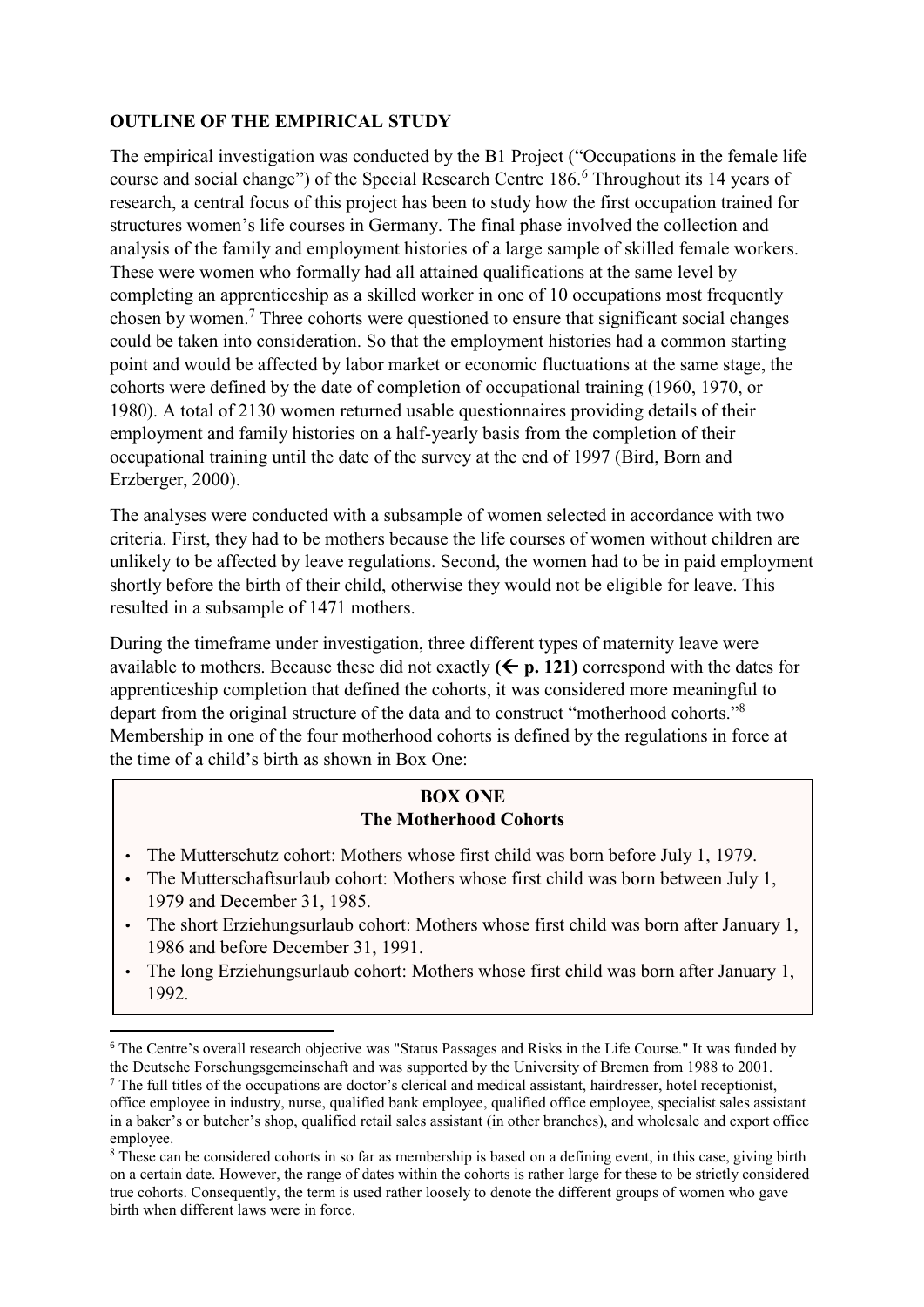## **PATTERNS OF LEAVE TAKING AND HOMEMAKING**

In considering how maternity leave regulations and occupation affect women's behaviour, their actions both on the birth of their first child and in the time after this event were investigated.<sup>9</sup> The first issue considered is whether or not women took leave or quit their jobs, and if the type of leave or occupation influenced this decision. The second point is how long mothers stayed at home, how this is related to the length of leave, and whether women who trained for different occupations behaved differently. Finally, the return to work will be considered and the factors that influence the timing and likelihood of this move.

### **Taking Leave and Quitting Work**

1

Since the introduction of the Mutterschaftsurlaub in 1979, a legal framework enables women to interrupt their employment, which led to increased standardization, as will be shown below. The additional security offered by the job guarantee appears to have prompted more mothers to stop work on the birth of their first child (see Table One).  $(\leq p. 122)$ 

<sup>&</sup>lt;sup>9</sup> Comparable analyses relating to the second and further children produced virtually identically results, but from a much reduced sample. Thus, the results relating to the first child can be considered typical for employed women in the sample.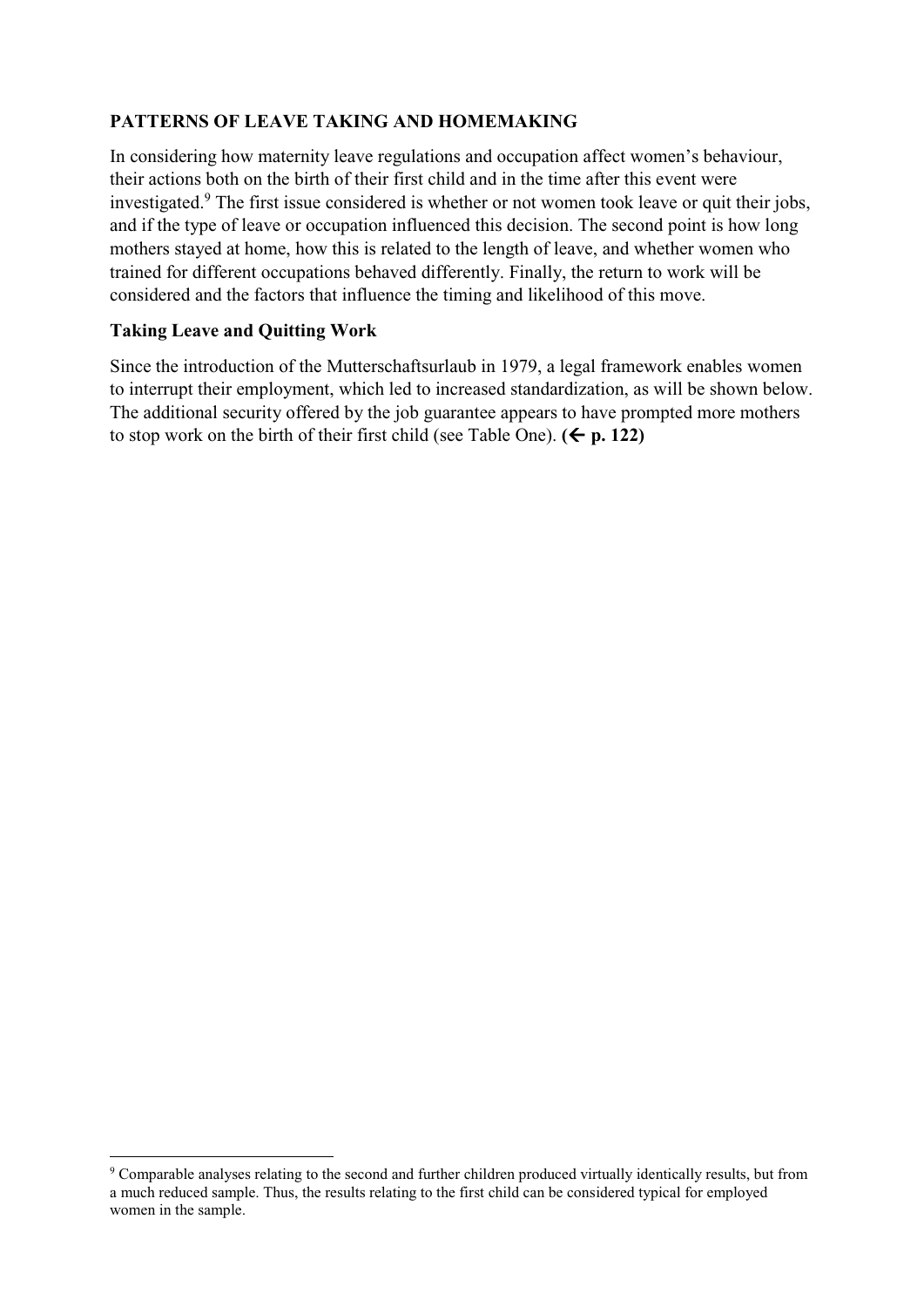|                          |      |                                                |     | Timing and Frequency of the Labor Market Exits According to Motherhood Cohort |     |                      |            |
|--------------------------|------|------------------------------------------------|-----|-------------------------------------------------------------------------------|-----|----------------------|------------|
|                          |      | Working on the Birth of<br>Mothers Who Stopped |     | Mothers Who Stopped                                                           |     | Mothers Who did not  |            |
|                          |      | the First Child                                |     | Working Later                                                                 |     | Stop working         | Total      |
| Motherhood Cohort        |      | Percentage of cohort                           |     | Percentage of cohort                                                          |     | Percentage of cohort |            |
| <b>Mutterschutz</b>      | 399  | 56.7                                           | 153 | 21.7                                                                          | 152 | 21.6                 | 704        |
| Mutterschaftsurlaub      | 283  | 89.0                                           | 38  |                                                                               | 28  | 8.0<br>6.7           | 329<br>329 |
| drziehungsurlaub (short) |      |                                                |     | $\frac{10.9}{4.3}$                                                            | 22  |                      |            |
| irziehungsurlaub (long)  |      | 89.9                                           |     |                                                                               |     | 3.4                  |            |
| Total                    | 1055 | 71.7                                           | 211 | 14.3                                                                          | 205 | 13.9                 | 1471       |

TABLE ONE  $\overline{1}$ 

**( p. 123)**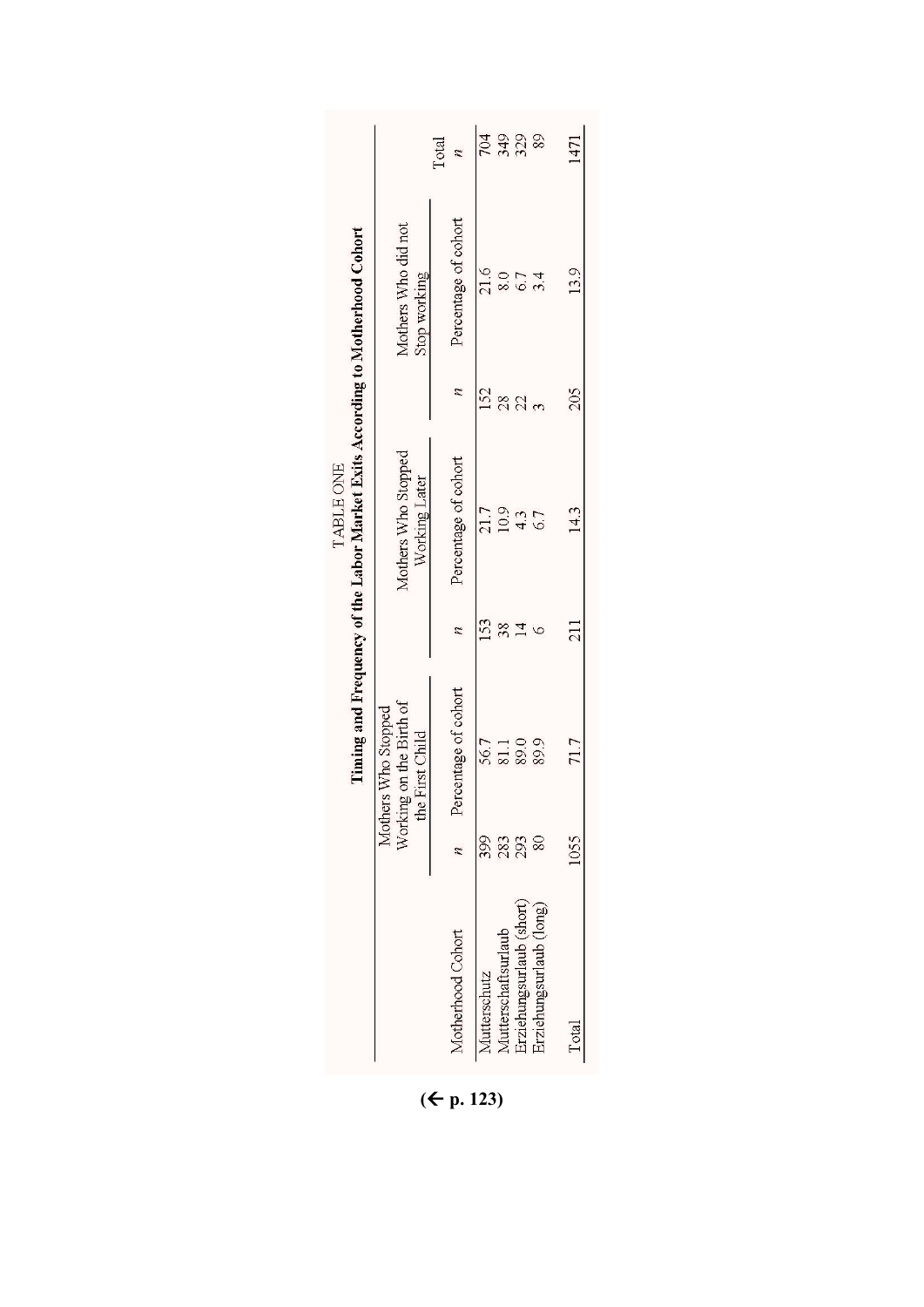Considering first the Mutterschutz cohort, just over one-half stopped work on the birth of the first child.<sup>10</sup> Slightly more than one-fifth stopped later (usually on the birth of the second child), and another one-fifth continued working. The introduction of the Mutterschaftsurlaub marked a turning point in the timing and frequency of homemaking periods in women's lives. Suddenly, the proportion of mothers becoming homemakers on the birth of the first child rose to 81.1%, the proportion becoming late homemakers was halved to 10.9%, and the number who continuously worked fell considerably. This trend continued in both the Erziehungsurlaub cohorts, where even more mothers took time off (nearly 90% on the first birth), and the proportion who worked without interruption drops further from the short to the long Erziehungsurlaub. These figures are the first evidence of the standardizing effect of maternity leave regulations.

A more complex multivariate analysis of the transition from employment to homemaking found that in the Mutterschutz cohort, the likelihood of stopping work on the birth of the first child was influenced by a range of factors, including occupation, age, and marital status. In particular, women trained as bank employees, retail sales assistants, industrial office employees, and nurses were significantly less likely to quit their jobs than women who trained for other occupations, whereas older and married women were more likely to quit. In the Mutterschaftsurlaub cohort, the influence of these factors declined and they were completely absent in the combined Erziehungsurlaub cohort. Differences between the women, which in the past accounted for variations in behavior, were no longer important. Since the introduction of the Erziehungsurlaub, birth is no longer one of several necessary conditions for stopping work, but in itself it has become the sole sufficient condition.

#### **How Long Do Women Stay at Home?**

1

The introduction and extension of maternity leave has resulted in increased uniformity of behavior after childbirth, such that taking a "baby break" has become a virtually universal phenomenon. The various regulations also imposed a limit on the duration of this break. Whether or not this was adhered to will be investigated in this section.

Survivor functions were calculated to describe how long women stayed at home after the birth of their first child.<sup>11</sup> These start with the birth of the first child, when the women either quit work or took leave. Women who stayed at home for longer than their leave entitlement either received an extension to their leave because they had another child, or they quit their jobs. The time spent at home ended with commencement  $($   $\leftarrow$  **p. 124** $)$ 

<sup>&</sup>lt;sup>10</sup> The statutory prohibition on mothers working in the eight weeks after a birth is not considered leave.

<sup>&</sup>lt;sup>11</sup> The product limit estimator was used, as this is temporally more sensitive and less arbitrary than the life-table method.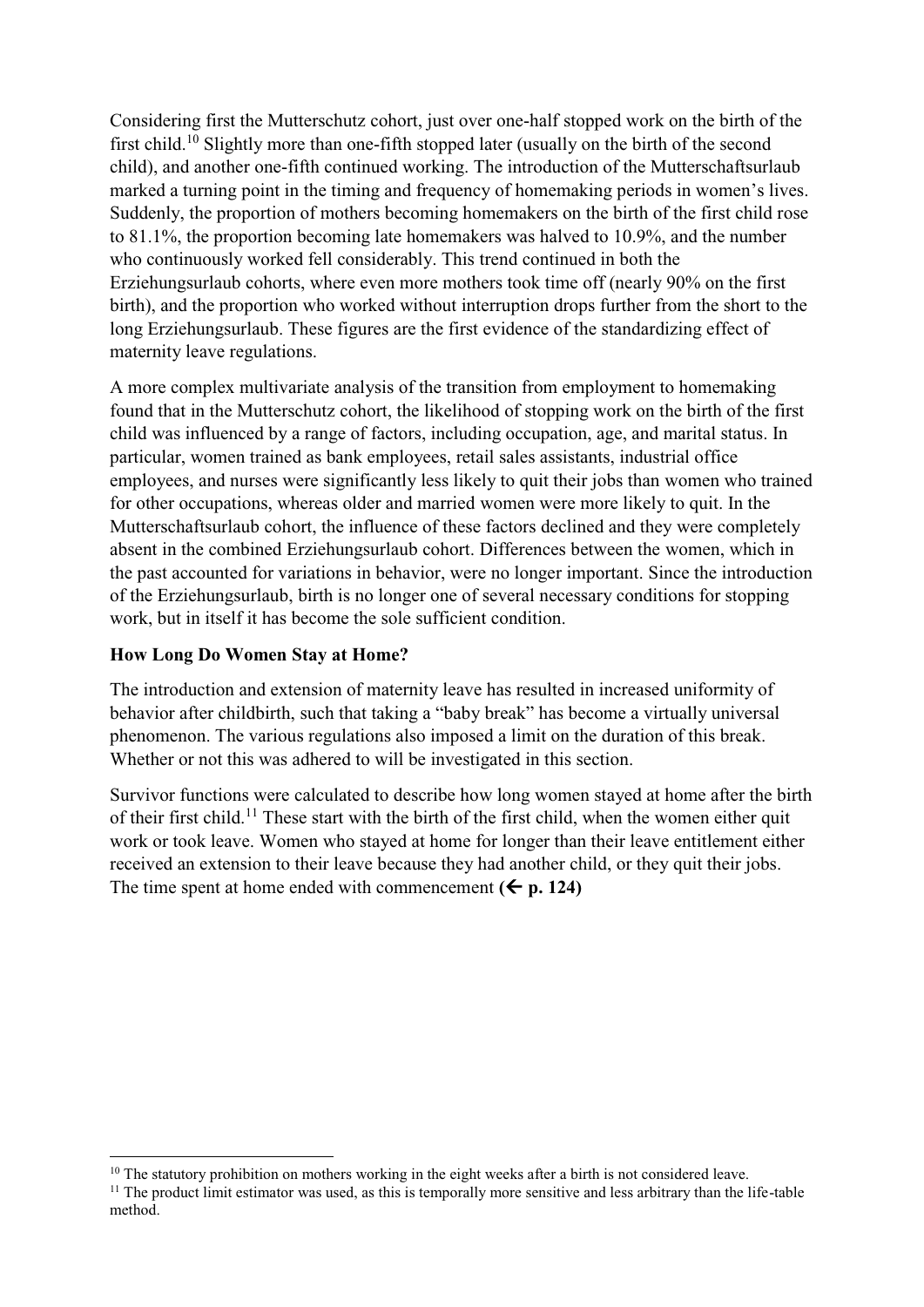**FIGURE ONE** Duration of the homemaking episodes of the four motherhood cohorts



of an employment-related activity. This could be paid employment, registering as unemployed, or furthering education or training.<sup>12</sup> The four survivor functions, one for each motherhood cohort, are shown in Figure One. The curves show how long the mothers "survived" at home. At the start of the observation, all of the women were at home. As time passed, more and more left this status to take up new activities and so the curve declined toward the x axis.

The effects of the different leave regulations on the length of time mothers spend at home can be best illustrated by considering the example of the Erziehungsurlaub. The two motherhood cohorts entitled to Erziehungsurlaub varied in the length of leave available, whereas all other aspects were equal. Nevertheless, the course taken by the curves for these two cohorts varied considerably. If the length of leave available was relatively short, then a large proportion of the mothers returned to the labor force quickly. This is the case for the short Erziehungsurlaub cohort (and also for the Mutterschaftsurlaub cohort). The time periods leading up to and after the expiration of leave were characterized by a large proportion of mothers returning to the labor force. Eighteen months after the birth of their first child, 40% of the short Erziehungsurlaub cohort had started a new activity. After this initial high rate of return, the curve  $(\Leftarrow p. 125)$  flattens out considerably, which means that in each following time interval, only a small proportion of mothers took up a new activity.

The initial part of the curve for the long Erziehungsurlaub cohort is very different. The decline is very shallow, which means that only a small proportion of mothers returned to the labor force in the first two years. This parallels the Mutterschutz cohort without entitlement to any extended leave. After this point, the proportion of mothers from the long

**.** 

<sup>&</sup>lt;sup>12</sup> These last two activities indicate a willingness to participate in the labor market that cannot currently, by reason of labor market fluctuations, skill depreciation, availability of childcare facilities, or other structural factors, be satisfied. Consequently, including such activities as valid reasons for terminating homemaking restricts the homemaking period to a "voluntary" devotion to the family and not difficulties in re-entering employment (see also Falk and Schaeper, 2001; Kirner and Schulz, 1992).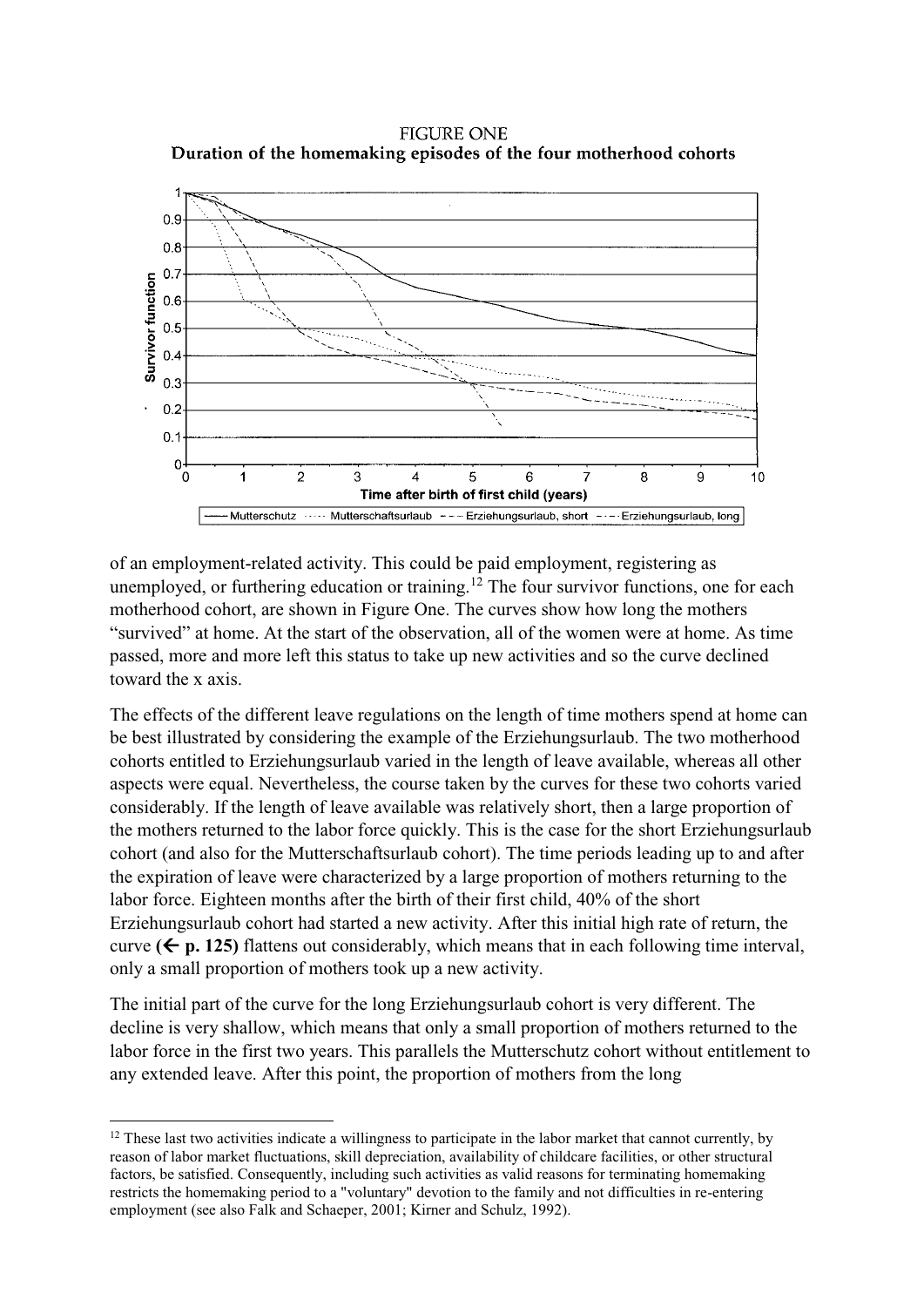Erziehungsurlaub cohort ending leave started to increase, slowly at first, but then much more rapidly as the three-year leave entitlement expired. After 2.5 years at home, 23% of the mothers in the long Erziehungsurlaub cohort returned to the labor force, and after 3.5 years, this figure had risen 52%.

If the pattern of ending homemaking observed in the Mutterschutz cohort is considered typical for mothers with no leave entitlement, then it can be seen clearly that the introduction of fixed periods of extended maternity leave has led large numbers of mothers to spend less time at home. A fixed period of leave introduces more uniformity into the duration of employment interruptions, which end, primarily, around the expiration of the leave entitlement.

Further analyses indicated that in both Erziehungsurlaub cohorts, the women who had a second child before their leave expired took longer to return to the labor market than those with only one child. With the birth of the second child, a new period of leave starts, so that women in the long Erziehungsurlaub cohort could stay at home for an additional three years. However, this was not the case for all mothers. A small proportion of mothers returned to work between births, a trend that until now has been identified in East Germany only (Falk and Schaeper, 2001).

Occupation played a minimal role in determining which mothers stayed at home the longest. In all cohorts, nurses and industrial office workers return to the labor market faster and in greater numbers than women who trained in other occupations. Part-time working is very common among the nurses returning to work, and, contrary to popular beliefs, it would appear that working night shifts makes it easier to combine family and employment responsibilities. Furthermore, it is not uncommon for larger hospitals to provide childcare facilities for employees' children. This removes the need to search for an appropriate nursery or kindergarten before returning to work, and it saves working mothers an extra journey before and after work to drop off or collect their children.

## **THE RELATIVE POWER OF MATERNITY LEAVE REGULATIONS AND SOCIAL CHANGE**

The analysis of the survivor functions revealed a distinct change in women's behavior over time. The introduction and extension of fixed-term maternity leave has had a two-fold effect. First, the length of leave ( $\leftarrow$  p. 126) taken corresponds closely to the length of leave available. Second, a greater proportion of mothers have returned to the labor force since the introduction of fixed-term leave. However, the different maternity leave regulations are not the only source of variation between these mothers. They have also been affected by wider aspects of social change over the past 40 years, of which two are of particular relevance: the changes in when and how women work, and attitudes toward this.

Since the 1960s, more mothers engage in paid work. Numerous studies and official statistics show that younger generations spend less time at home after the birth of a child.<sup>13</sup> For example, the proportion of mothers in paid employment whose youngest child was between 6 and 14 years of age rose from 44% in 1972 to 62% in 1996 (BMFSFJ, 1998). The rise in part-time employment is responsible for this change. In fact, fewer mothers with children of minority age were in full-time employment in 1996 than in 1972 (16% as opposed to 21%).

**<sup>.</sup>** <sup>13</sup> For example, Kurz, 1998; Lauterbach, 1991, 1994; Kirner and Schultz, 1992; BMFSFJ, 1998; and Klammer et al., 2000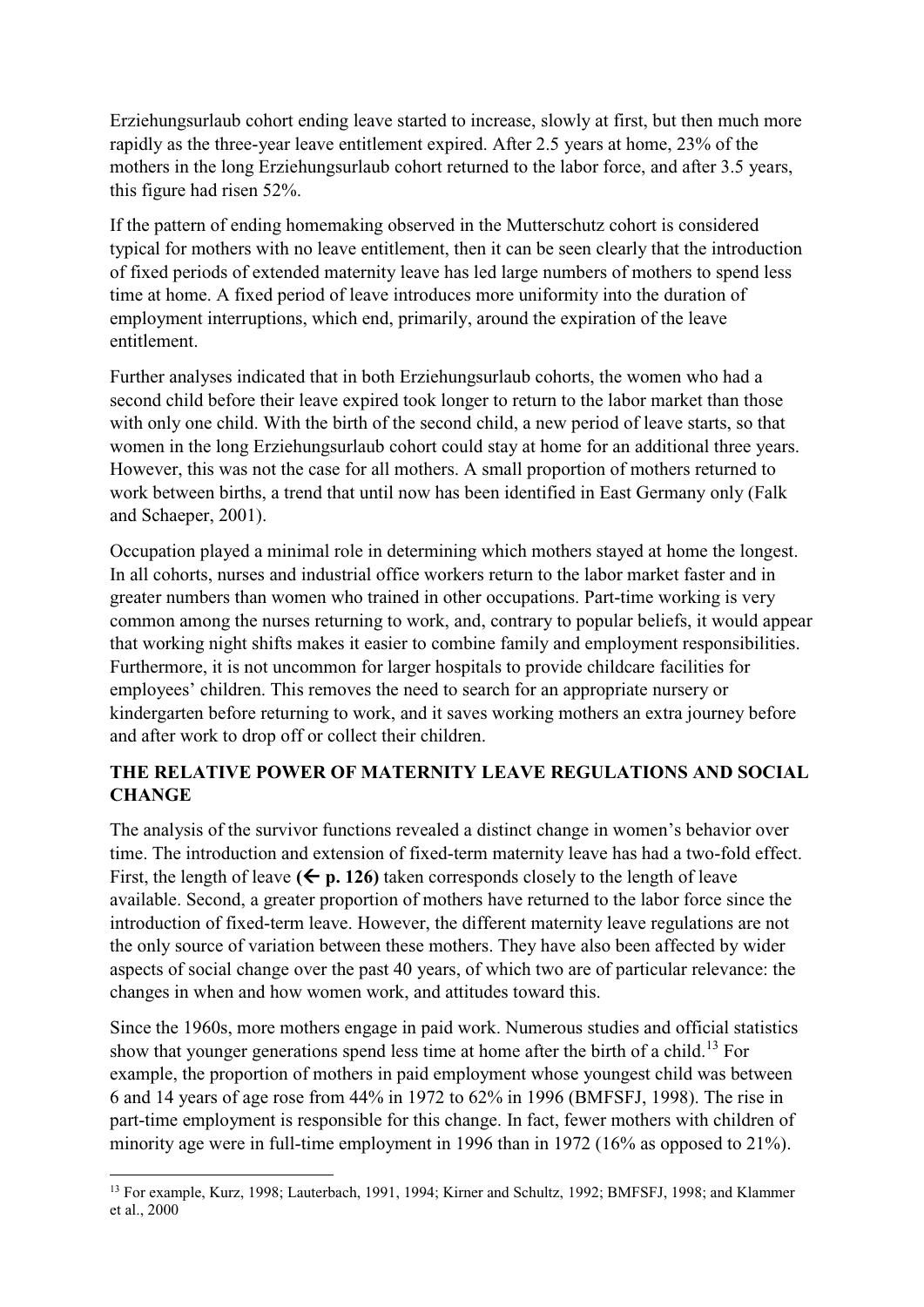Labor shortages during the 1960s led to the introduction of measures to encourage the reserve of qualified homemakers to return to employment. The wide-scale introduction of part-time and social insurance-exempt positions enabled mothers to return to a job, but at the same time, to still fulfill their family responsibilities.<sup>14</sup> With the support of trade unions, the employers' offers of reduced hours for women with families became widely accepted (Eckart, 1986; Oertzen, 1999). Attitudes to the employment of women and mothers changed, and acceptance for life-long female employment (with breaks for children) grew. However, it is questionable whether mothers' desires to return to work were really new, or whether it was just the opportunities and the greater social acceptance that changed (Born et al., 1996).

Given these wider social changes, the question arises of whether the different durations of the homemaking episodes shown in Figure One are really the result of changing maternity leave policies or if they are a result of the wider process of social change? An investigation of the mothers who completed their occupational training in 1970 should answer this question. Most of these women had their children under either the Mutterschutz or the Mutterschaftsurlaub regulations. This means that within one cohort, that is, a group of women confronted with similar labor market conditions and similar attitudes toward women, work, and children, two different types of maternity leave were available. This is ideal for testing the effects of the different leave regulations. By keeping the apprenticeship-completion cohort constant, the role of changing labor market conditions, norms, and attitudes can be controlled. Therefore, variations in the duration of homemaking episodes among these women must be due to other factors, such as the maternity leave regulations in force at the time.  $(\Leftarrow p. 127)$ 

A comparison of the survivor functions for the duration of the time at home after the birth of the first child for the women from the 1970 apprenticeship-completion cohort<sup>15</sup> showed that many of the women entitled to a Mutterschaftsurlaub ended their homemaking episode far more quickly than those entitled to Mutterschutz. Of the former group, 40% had returned to a new activity by one year after the birth. Of the latter group, only 7% had made this transition at this time (Bird, 2001b).

Although this result seems fairly conclusive, it should be remembered that there could be other differences between these women that could also affect the length of time spent at home. Age could be one such factor because women eligible for the Mutterschaftsurlaub only started having children in 1979, whereas those eligible for Mutterschutz had children from 1970 onward. To investigate the influence of a wider range of factors, a model for the transition rate of a return to the labor force was estimated. The greatest influences on the likelihood of a return to the labor force were the birth of another child and the expiration of leave. These effects work in opposite directions so that a further birth dramatically reduces the likelihood of a return (by 80%), leading to longer periods at home, but in the half-year when leave expires, the likelihood of a return is 3.5 times greater than at other times. Once these effects and the role of characteristics such as marital status and employment history have been discounted, the major factor found to affect the time spent at home was the type of leave. Mothers who were entitled to either a short or long Erziehungsurlaub were twice as likely to return to the labor force as the women entitled to Mutterschutz (Bird, 2001b).

 $\overline{a}$ 

<sup>&</sup>lt;sup>14</sup> Until 1976, married women in West Germany were, by law, only permitted to be in paid employment if this did not lead them to neglect their household duties.

<sup>&</sup>lt;sup>15</sup> In this cohort, 164 women fell into the Mutterschutz cohort, 99 were in the Mutterschaftsurlaub cohort, and 8 were in the short Erziehungsurlaub cohort. This last cohort is not included in this analysis due to its small size.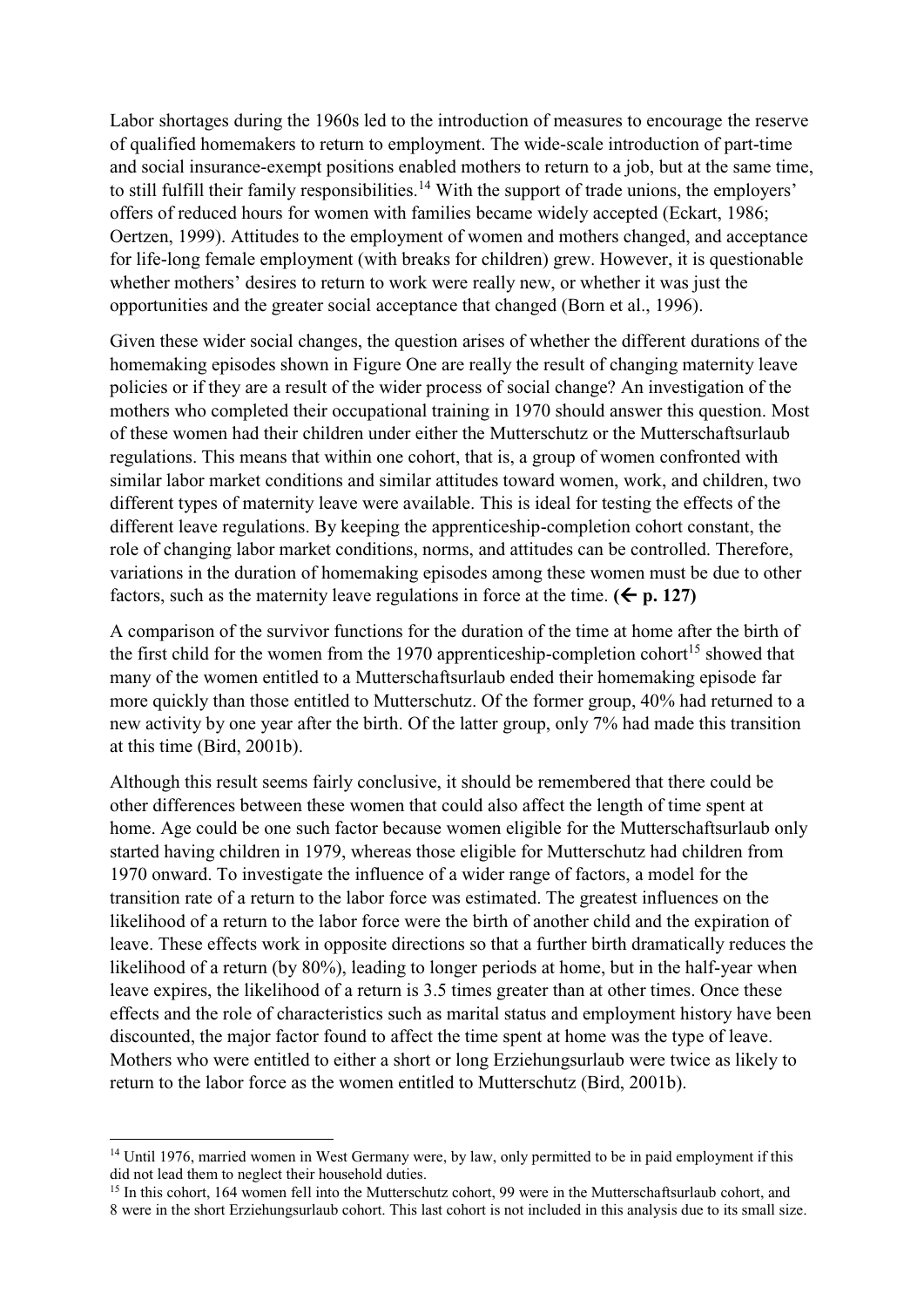The effects of increasing age on the rate of return to the labor force followed a U-shape, such that younger women are likely to leave homemaking quickly, and as they get older, this likelihood drops before starting to rise again for older women. Consequently, younger and older women have similar, higher rates of return, whereas those in between have a lower rate. Returning to the example of the 1970 apprenticeship-completion cohort, the older women in this cohort (entitled to Mutterschaftsurlaub) would have a similar transition rate to the youngest women (entitled only to Mutterschutz). Therefore, the differences between the younger and the older women cannot merely be attributed to age at first birth or to other characteristics such as being married or having another child because these are just as common among both groups. Because all of these women are members of one apprenticeship-completion cohort, these differences cannot be attributed to wider processes of social change – the most plausible explanation for them is the maternity leave regulations they encountered.  $(**r**$  p. 128)

### **CONCUSIONS**

**.** 

We have seen that the introduction of and successive increases in the length of maternity leave have had a profound effect on the participation of mothers in the labor market. In the areas investigated – leaving employment, time at home, and return to the labor force – the degree of standardization in the behavior of women eligible for different types of leave has increased. This standardization accords with the provisions of the maternity leave regulations that they encountered and is to such an extent that the relevance of other distinguishing features, such as age, marital status, or occupationally specific labor market factors have disappeared. Furthermore, this standardization cannot be explained away by reference to social change; in fact, only counter evidence is found for the frequently asserted increased diversity and differentiation of life courses that is to be found in modern societies. In this one particular area of the reconciliation of employment and family commitments, a startling degree of uniformity can be observed.

The simple explanation for this is that mothers abide by the institutional steering of their life courses prescribed for them by legislation and backed-up by normative expectations of colleagues, friends, and families. These dual measures – the external policy instrument and the expectations of their normative environment – combine to produce a nearly insurmountable prescribed pattern for the labor market participation of mothers with children under three years old; that is, they stay at home. Furthermore, there is also recent evidence (Born, 2001; Hopf and Hartwig, 2001) to suggest that women's attitudes toward staying at home with young children are changing so that a three-year interruption from employment is becoming a norm that features in the life-plans of young women.

An additional consequence of the establishment of a new phase in the female life course is its corresponding effect on men's life courses. A woman on Erziehungsurlaub does not have sufficient income to support herself and her child. Consequently, she is dependent on either a partner or the state to provide for her. Because the majority of mothers live with a male partner, if she stays at home to look after the child, he will have to work to support his family. In this way, the Erziehungsurlaub has cemented the traditional gendered division of labor.<sup>16</sup> To deviate from the accepted practice of a mother taking Erziehungsurlaub requires nonconformity from both the mother and the father. Whereas one parent may be able to

<sup>&</sup>lt;sup>16</sup> Vaskovics and Rost (1999) come to the same conclusion from studying fathers in Erziehungsurlaub.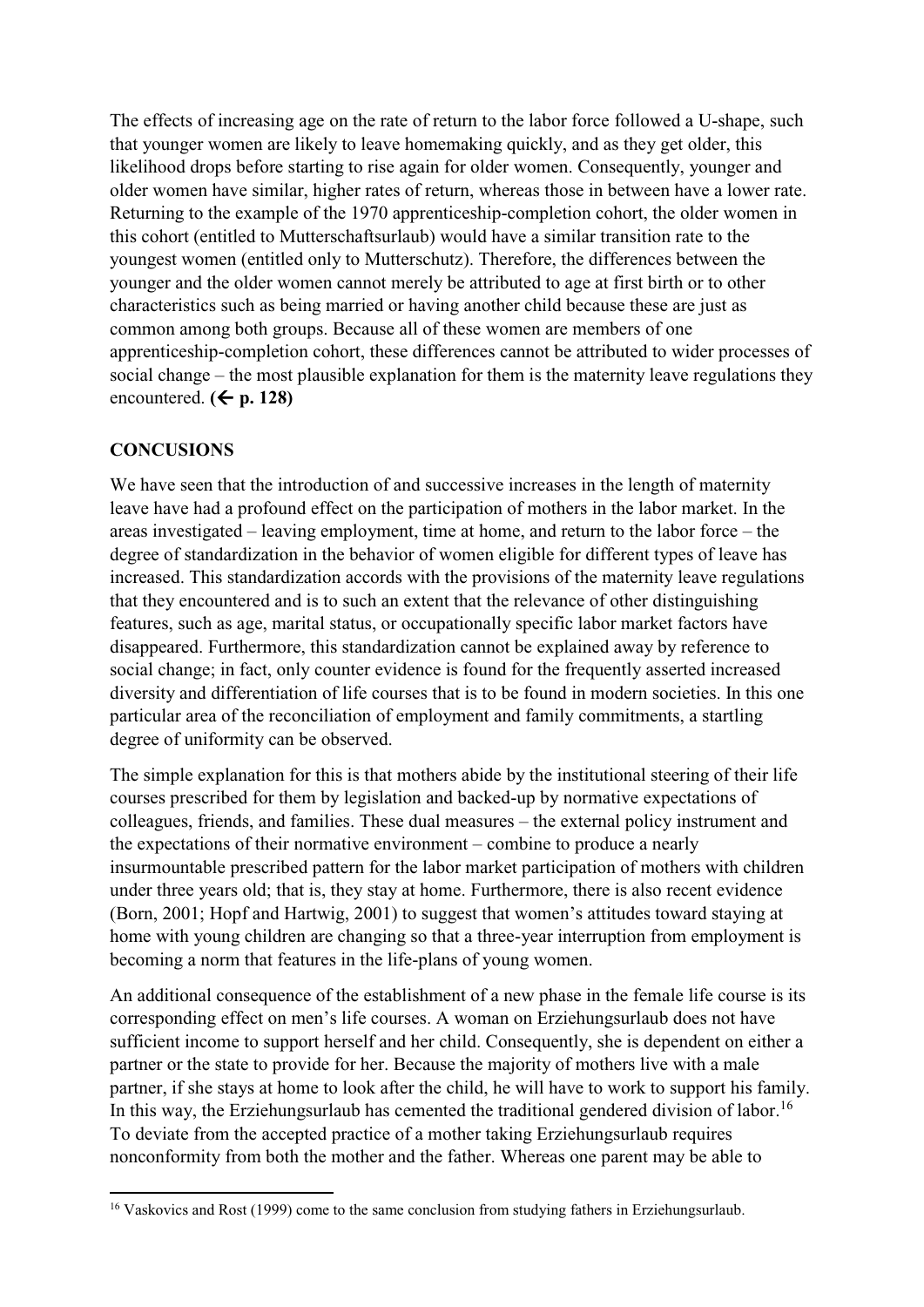tolerate the disapproval of family, friends, and work colleagues, expecting both to do so would imply overcoming even greater hurdles. It is these constraints of institutionalized leave taking that explain why a supposedly gender-neutral policy has only succeeded in perpetuating traditional gender relations.  $($  <math>\epsilon</math> p. 129)

The findings presented here are based on retrospective data covering the period from 1960 until 1997. Since then, there have been changes in the institutional framework regulating female employment. The most immediately relevant change was that of parental leave that came into force in January 2001. The new regulation, called *Elternzeit*, retains the old structure of the Erziehungsurlaub, but also introduces the new option of both parents reducing their working hours and caring for their child. However, there are no incentives for couples to choose this option, and in the past, the number of women who did work a few hours a week while in Erziehungsurlaub was small (8%-10%, see Engelbrech and Jungkunst, 2001). Given that the old norms and structures have not been affected by this change, the likelihood of a significant increase in either the number of men taking leave or the number of women working during leave is low (Koch, 2001).

A second measure that may have a greater impact on working patterns is the new right for workers to request a reduction in their hours, introduced in January 2001. This can be achieved in one of two ways. At the end of a period of Elternzeit, an employee in a company with more than 15 employees has the right to request a part-time position on their return. Only if the employer can show that there are serious business reasons (which have not yet been defined) against such a reduction can they refuse the request. Under the new law for part-time working (*Teilzeitgesetz*) that came into force in January 2001, this same right to request a reduction in hours is open to all employees in firms of the same size who have been employed for more than six months. As yet it is too early to tell how many people will make use of this right, and whether they will be men or women. It is likely that women returning after a period of leave will predominate because surveys have repeatedly shown that many (more in the West than in the East) already work part-time after an Erziehungsurlaub (Beckmann, 2001; Engelbrech and Jungkunst, 2001; Engelbrech et al., 1997). This measure also carries a symbolic message. Expressly giving mothers the right to work fewer hours implies that this is what they should be doing. It is interesting here to consider the differences between East and West Germany. Before unification, it was normal for all East German women to be in fulltime employment. The high degree of labor market attachment even among mothers has survived over the last 10 years, as has repeatedly been shown (e.g., Falk and Schaeper, 2001; Klammer et al., 2000; BMFSFJ, 1998). Even with the same institutional framing conditions, the different normative expectations still exert a major influence on behavior, a fact that is also seen in the area of daycare for young children, which enjoys far higher acceptance in the East than the West.<sup>17</sup>

Both of these reforms, that of parental leave and the extension of opportunities for part-time working, have met resistance from the corporate  $(\Leftarrow p. 130)$  sector concerned about the cost implications of these new measures. Furthermore, the fact that in expanding service industries such as multimedia, cultural occupations, and software production there is a tendency to long and unregulated working hours, the principle of the "ever-ready" worker, unhindered by private responsibilities, has changed little (Gottschall and Betzelt, 2001). Only individual

**.** 

<sup>&</sup>lt;sup>17</sup> In answer to the question of whether daycare for "under threes" was damaging to their development, 62% of West Germans and 40% of East Germans agreed (BMFSFJ, 1997).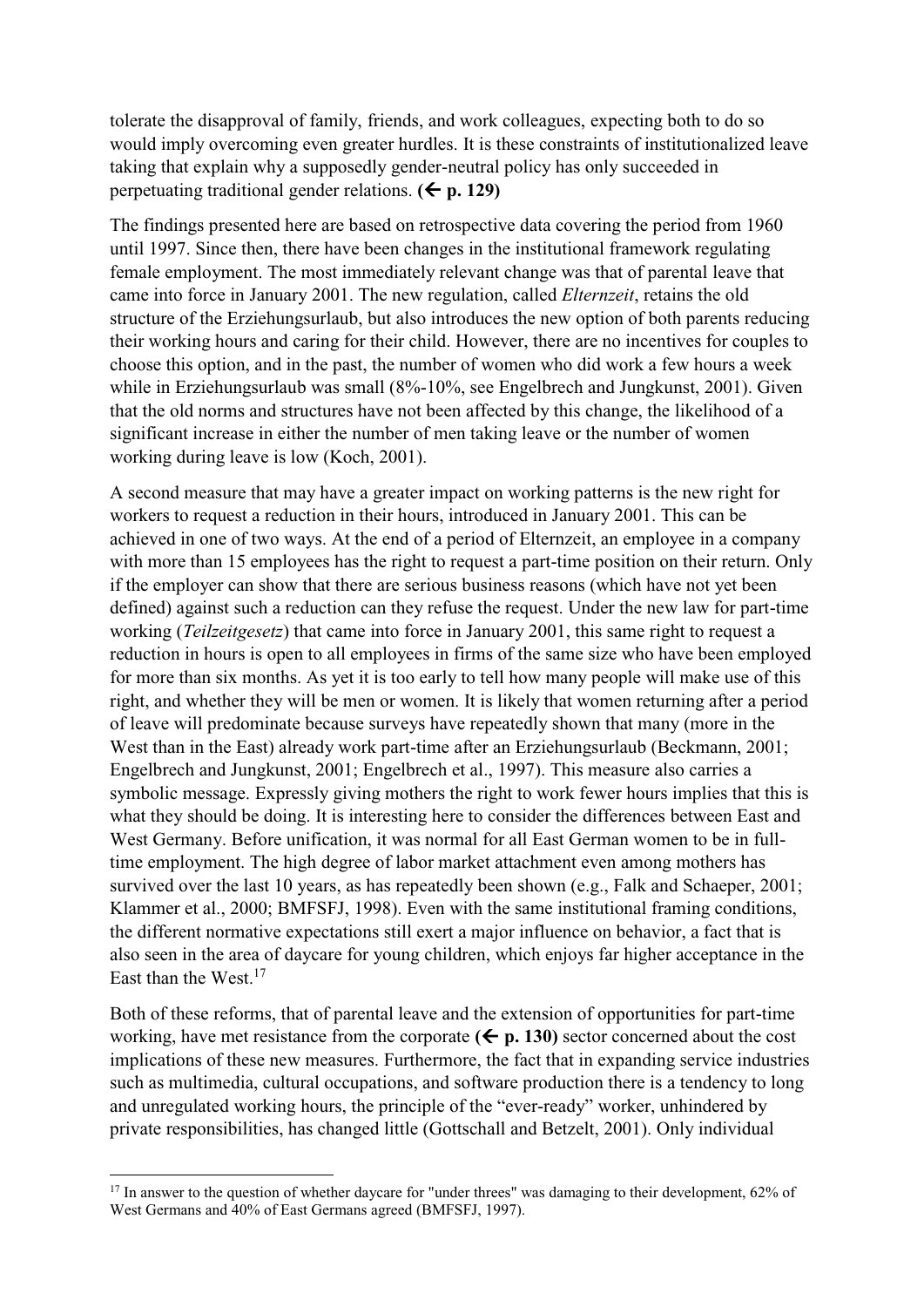companies keen to retain highly qualified young personnel appear to be open to more familyfriendly working arrangements or offer active support for childcare, for example, company kindergarten or procurement of child minders (*Berliner Zeitung*, 2001).

The present institutional framework not only reconstructs traditional gender roles, but it also enhances new forms of social inequality among women and among childless households and households with children. There is a long-term trend among well-qualified women to either delay or forgo completely having children (Klammer et al., 2000). Because these are the women who have a high earnings potential, and their partners often have similar qualifications and career prospects, income disparities between highly-qualified dual-earning couples and those with lower resources are increasing (Blossfeld et al., 2001). When children enter the picture, the situation becomes even more extreme. Well-qualified women tend not to take parental leave in its full-length and are able to employ other women to take over many household and childcare tasks, which enables them to work full-time. Women with lower status jobs (in West Germany) tend to take their full entitlement of leave and adopt the classical homemaker role. When they return to work, it is more likely to be part-time and to jobs with lower qualification demands. Consequently, such households have reduced earnings and higher poverty risks once they start having children, whereas the income of academic families is less affected by children (Kirner, 1999).

As we have tried to show, the German institutional system is suffering from a modernization deficit in assuming traditional patterns of work and life, while at the same time economic and cultural trends are weakening the male breadwinner model. Women departing from the lifelong housewife career might try to meet the norms of the traditional male "ever-ready" worker, but apart from a highly qualified professional group with options for individual solutions, the majority of women as working mothers will find themselves dependent on a male breadwinner or the state. Thus, a more sustainable transformation of the German welfare model remains on the agenda.

### **REFERENCES**

Beckmann, Petra, Beate Kurtz. 2001. Die Betreuung der Kinder ist der Schlüssel. *IAB Kurzbericht*, Bundesanstalt für Arbeit, No. 10, 15.6.2001.

Berliner Zeitung, 5 April 2001. "Wirtschaftswunder." In einer Münchner Computer-Firma wird die Arbeit so ungewöhnlich organisiert, dass die Chefin **(** $\leftarrow$  **p. 131)** anfangs nicht darüber redete – bis sie Preise erheilt. Article written by Andreas Molitor p. 3.

Bird, Katherine. 2001a. Parental leave in Germany: an institution with two faces? In L. Leisering, R. Müller, and K. Schumann (Eds.), *Institutionen und Lebenslauf im Wandel. Institutionelle Regulierung von Lebensläufen*. München: Juventa, pp. 55-87.

---. 2001b. *The Institutional Shaping of Female Life Courses: How Maternity Leave Regulations Affect Female Employment Participation*. Paper presented to the International Symposium "Institutions, Interrelations, Sequences: The Bremen Life-Course Approach," University of Bremen, September 26-28, 2001.

Bird, Katherine, Claudia Born, and Christian Erzberger. 2000. *Ein Bild des eigenen Lebens zeichnen. Der Kalender als Visualisierungsinstrument zur Erfassung individueller Lebensverläufe*. Working Paper No. 59. Bremen: Sonderforschungsbereich 186.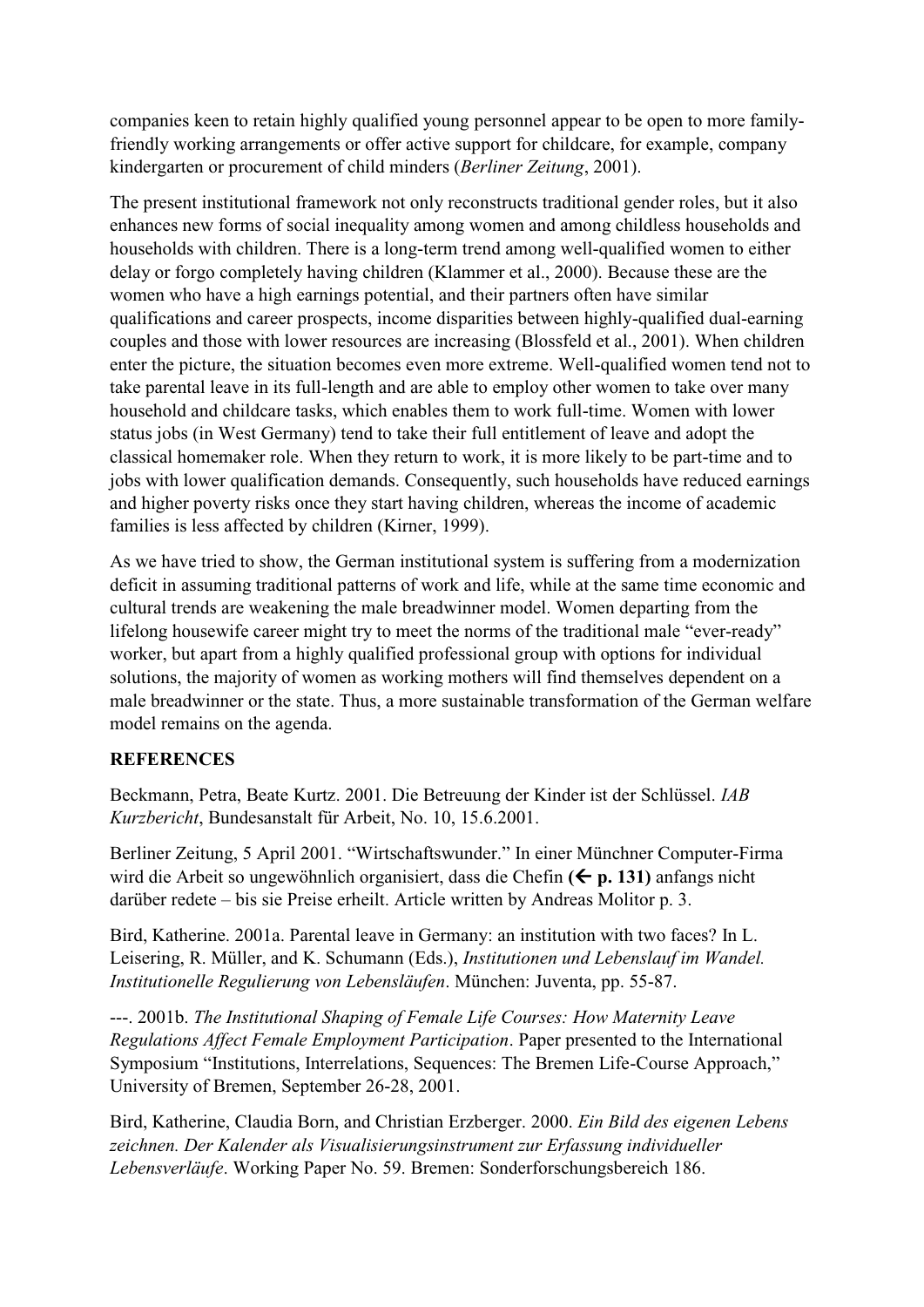Blossfeld, Hans Peter, Sonja Drobnic and Götz Rohwer. 2001. Spouses' Employment Careers in (West) Germany. In H.P. Blossfeld and S. Drobnic (Eds.), *Careers of Couples in Contemporary Society: From Male Breadwinner to dual-earner Families*. Oxford: Oxford University Press, pp. 53-76.

Born, Claudia. 2001. *Family Images of Women in an Intergenerational Comparison: An Indicator for Modernization Processes in Gender Relations?* Paper presented to the International Symposium "Institutions, Interrelations, Sequences: The Bremen Life-Course Approach," University of Bremen, September 26-28, 2001. (To be published in English in W.R. Heinz and V.W. Marshall, Eds., *The Life Course: Sequences, Institutions and Interrelations*).

Born, Claudia, Heiga Krüger, Dagmar Lorenz-Mayer. 1996. *Der unentdeckte Wandel. Annäherung an das Verhältnis von Struktur und Norm im weiblichen Lebenslauf*. Berlin: edition sigma.

Bundesministerium für Familie, Senioren, Frauen und Jugend (BMFSFJ). 1997. *Gleichberechtigung von Frauen und Männern: Wirklichkeit und Einstellung in der Bevölkerung*. Bonn: Kohlhammer.

Bundesministerium für Familie, Senioren, Frauen und Jugend (BMFSFJ). 1998. *Die Familie im Spiegel der amtlichen Statistik*. Bonn: Kohlhammer.

Doeringer, Peter B. and Michael J. Piore. 1971. *International Labour Markets and Man Power*. Lexington: Heath.

Dingeldey. 2001. "European tax systems and their impact on family employment patterns," *J Social Policy* 30(4): 653-672.

Eckart, Christel. 1986. "Halbtags durch das Wirtschaftswunder. Die Entwicklung der Teilzeitarbeit in den 60er Jahren." In H. Kramer, C. Eckart, I. Riemann, and K. Walser (Eds.), *Grenzen der Frauenlohnarbeit. Frauenstrategien in Lohn- und Hausarbeit seit der Jahrhundertwende*. New York: Campus, pp. 183-249.

Engelbrech, Gerhard, Hannelore Gruber, and Maria Jungkunst. 1997. Erwerbsorientierung und Erwerbstätigkeit ost- und westdeutscher Frauen unter veränderten gesellschaftlichen Rahmenbedingungen. In K. Bolte and U.A. Martin. (Eds.), *Mitteilungen aus der Arbeitsmarkt- und Berufsforschung*. Mainz: Verlag W. Kohlhammer, pp. 150-169.

Engelbrech, Gerhard and Maria Jungkunst. 2001. Wie bringt man Beruf und Kinder unter einem Hut? *IAB Kurzbericht*, Bundesanstalt für Arbeit, No. 7, 12.4. 2001.

Falk, Susanne and Hildegard Schaeper. 2001. "Erwerbsverläufe von- ost und westdeutschen Müttern im Vergleich: ein Land ein Muster?" In C. Born and H. Krüger (Eds.), *Individualisierung und Verflechtung*. Weinheim und München: Juventa, pp. 181-210. (To be published in English in W.R. Heinz and V.W. Marshall (Eds.), *The Life Course: Sequences, Institutions and Interrelations*).  $(\Leftarrow p. 132)$ 

Gottfried, Heidi and Jacqueline O'Reilly. 2002. "Re-regulation breadwinner models in socially conservative welfare systems: comparing Germany and Japan," *Social Policies* 9(1): 29-59.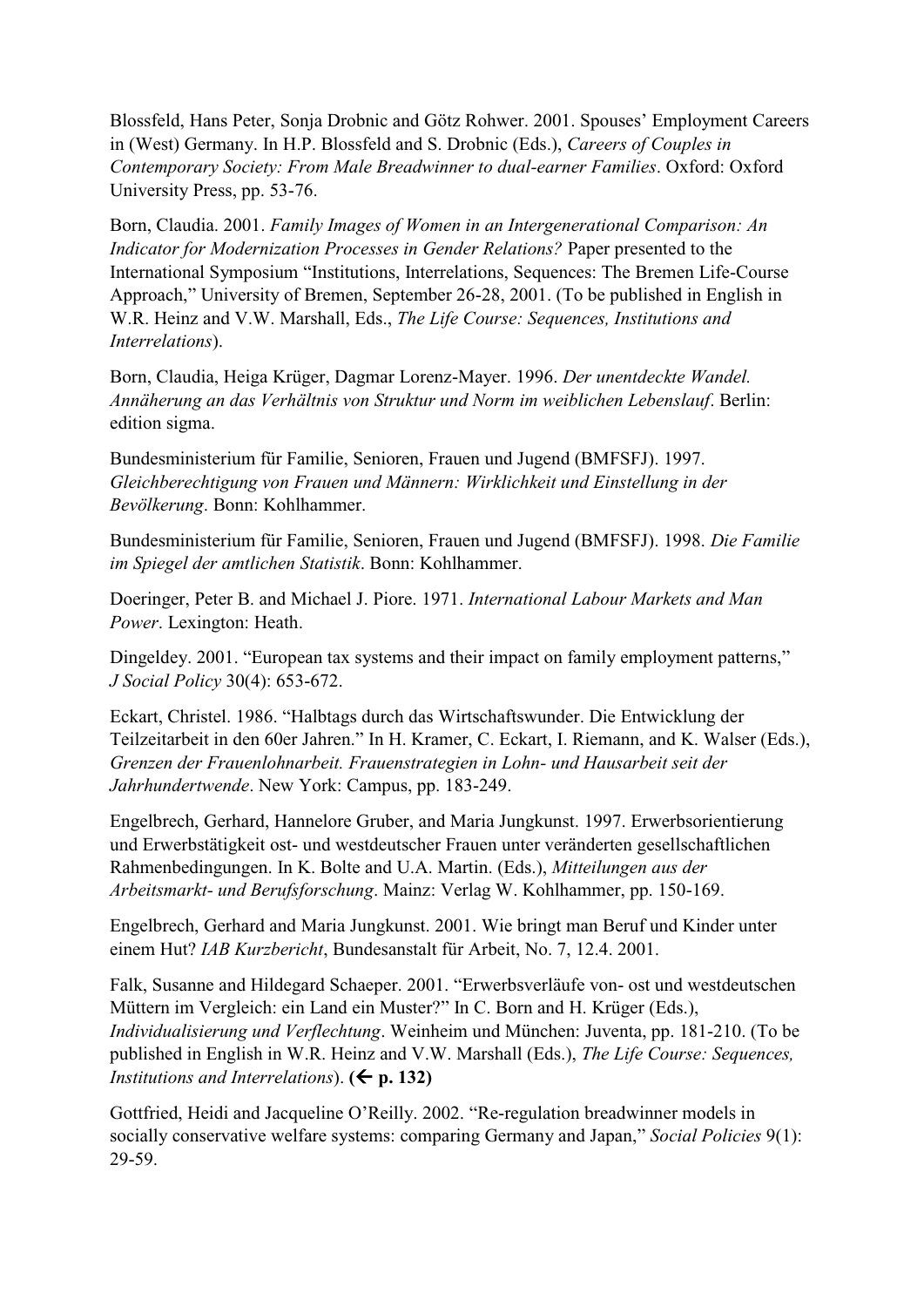Gottschall, Karin. 2001. *Erziehung und Bildung im deutschen Sozialstaat. Stärken, Schwächen und Reformbedarfe im europäischen Vergleich*. Working Paper No. 9/2001. Bremen: Center for Social Policy Research.

Gottschall, Karin and Sigrid Betzelt. 2001. *Self-Employment in Cultural Professions: Between De-Gendered Work and Re-Gendered Work and Life-Arrangements?* Paper presented at the Gender Conference on "Changing Work and Life Patterns in Western Industrial Countries," Wissenschaftszentrum Berlin, September 20-21, 2001.

Gottschall, Karin and Irene Dingeldey. 2000. Arbeitsmarktpolitik im konservativ-korporatistischen Wohlfahrsstaat: Auf dem Weg zu reflexiver Deregulierung? In S. Leibfried and U. Wagschal (Eds.), *Der deutsche Sozialstaat: Bilanzen, Reformen, Perspektiven*. Campus: Frankfurt, pp. 306-339.

Hopf, Christel and Myriam Hartwig. 2001. *Liebe und Abhängigkeit. Partnerschaftsbeziehungen junger Frauen*. Weinheim: Juventa.

Kaufmann, Franz-Xaver, Anton Kuijsten and Hans-Joachim Schulze. 2002. "Family Life and Family Policies in Europe." In *Problems and Issues in Comparative Perspective*, Vol 2. New York: Oxford.

Kirner, Ellen and Erika Schulz. 1992. "Unterbrochene Erwerbsverläufe von Frauen mit Kindern. Traditionelles familienpolitisches Leitbild fragwürdig," *DIW-Wochenbericht* 19: 249-257.

Kirner, Ellen. 1999. "Entscheidung des Bundesverfassungsgerichts erfordert Reform der staatlichen Förderung von Ehe und Familie," *DIW-Wochenbericht* 8: 163-173.

Klammer, Ute, Christina Klenner, Christiane Ochs, Petra Radke and Astrid Ziegler. 2000. *WSI-FrauenDatenReport*. Berlin: Edition Sigma.

Koch, Angelika. 2001. "Neubewertung der Familienarbeit in der Sozialpolitik? Die Neuregelung von Erziehungsgeld und Erziehungsurlaub und alternative Reformkonzepte," *Feministische Studien* 1: 48-61.

Kohli, Martin. 1985. "Die Institutionalisierung des Lebenslaufs," *Kölner Zeitschrift für Soziologie und Sozialpsychologie* 37(1): 1-29.

Krüger, Helga. 1999. Gender and skills. Distributive ramifications of the German skill system. In P.D. Culpepper and D. Finegold (Eds.), *The German Skills Machine. Sustaining Comparative Advantage in a Global Economy*. Oxford: Berghahn Books, pp. 189-227.

Krüger, Helga. 2001. Social change in two generations. Employment patterns and their costs for family life. In V.W. Marshall, W.R. Heinz, H. Krüger and A. Verma (Eds.), *Restructuring Work and the Life Course*. Toronto: University of Toronto Press, pp. 401-423.

Krüger, Helga and Rene Levy. 2000. "Masterstatus, Familie und Geschlecht. Vergessene Verknüpfungslogiken zwischen Institutionen des Lebenslaufs," *Berliner Journal für Soziologie* 3: 379-401.

Krüger, Helga and Rene Levy. 2001. "Linking life courses, work, and the family: Theorizing a not so visible nexus between women and men," *Can J Sociol / Cahiers Canadiens Sociologie* 26(2): 145-166.